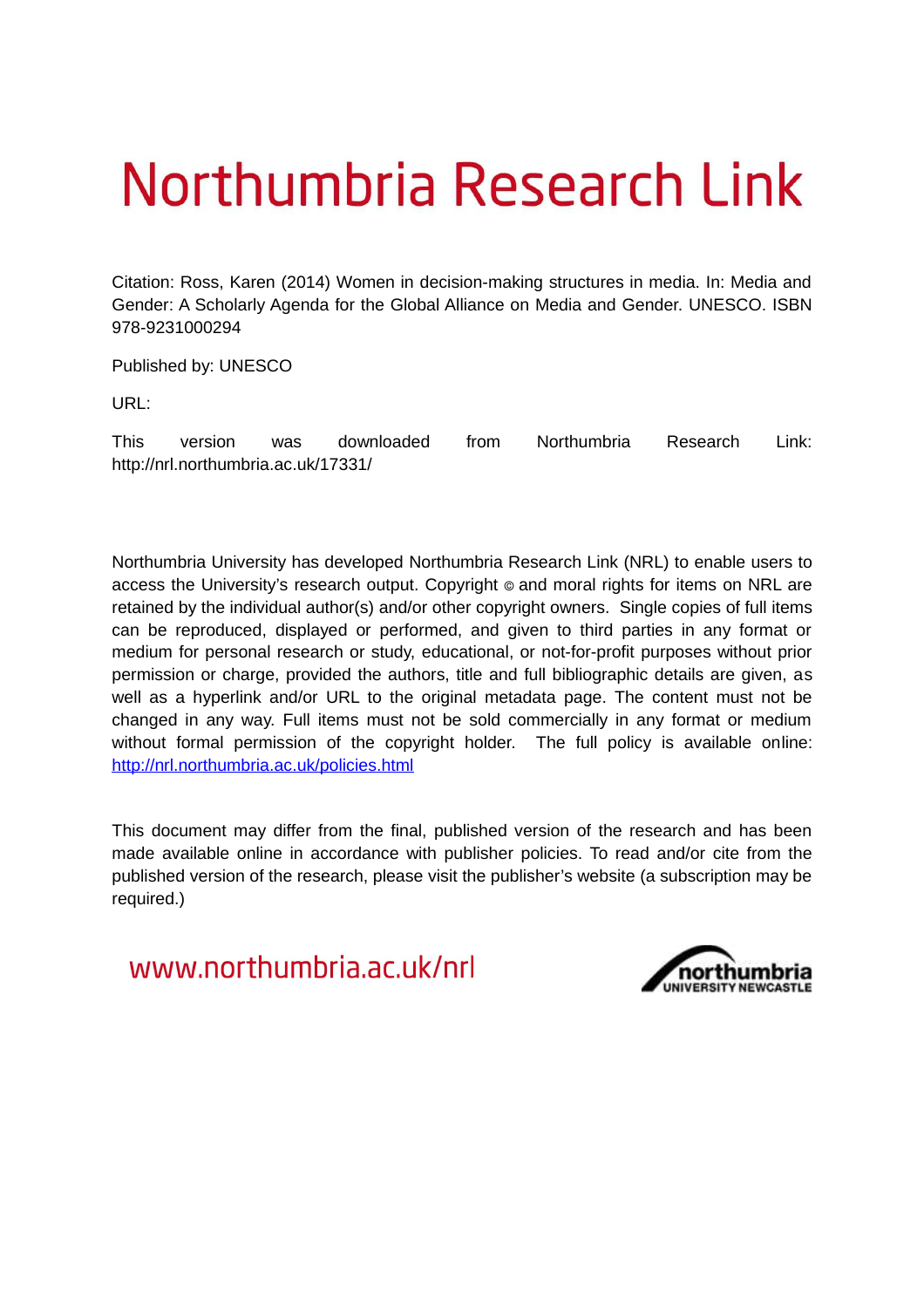Two lessons as to women's future engagement with their rightful places in news organisations (and the profession they enable) emerge from the feminist research to date. The irst is that women enjoy greater progress in the news profession in general when there are national laws in place that provide the statutory basis for gender equality and structural supports for the raising of children. The Nordic nations are particularly strong examples of this, as we have seen. Thus, both professional associations and feminist popular movements should continue to advocate for these state-level policies. The second lesson, though less obvious, is that women should enter media policymaking in a more determined way to advocate for their own interests. Gallagher (2011) and Byerly (2014) are among those who have commented on feminists' slowness to address macro-level issues that shape the structure of media industries and their operations. In the broader political economy of neoliberalism that has emerged since the 1970s, men's power has been consolidated in both the inancial and political realms, serving to further marginalise women. If women are to gain the voice they seek through journalistic practice, the challenge is for them – for us – to seek organised ways to more actively engage the policies that allow this consolidation.

#### *References*

Becker, L. B. et al., 2010. Annual Survey of Journalism & Mass Communication Graduates [pdf] Athens, GA: University of Georgia. Available at: <http://www.grady.uga.edu/annualsurveys/Graduate\_Survey/Graduate\_2010/ Grad2010MergedColorv2.pdf> [Accessed 25 September 2013].

Bureau of Labor Statistics, 2012. Employment & Earnings Online. [online] Washington, DC: US Department of Labor. Available at: <http://bls.gov/opub/ee/2012/cps/annual.htm#empstat> [Accessed 25 September 2013].

Byerly, C. M., 2014. Women and media control: Feminist interrogations at the macro level. In: C. Carter, L. Steiner and L. McLaughlin, eds. 2014. The Routledge Companion to Media and Gender. Abingdon, UK: Taylor & Francis/Routledge. Ch.9.

What is Journalism? [online] Available at: <https://reutersinstitute.politics.ox.ac.uk/resources/definitions-of-journalism. html> [Accessed 25 September 2013].

Edstrom, M., 2013. Women Reach Parity but Gender Troubles Persist. In: C.M. Byerly, ed. 2013. The Palgrave International Handbook of Women and Journalism. Basingstoke, UK: Palgrave Macmillan. pp.78-91.

Gallagher, M., 2011. Gender and Communication Policy: Struggling for Space. In R. Mansell and M. Raboy, eds. 2011. The Handbook of Global Communication Policy. Malden, MA: Wiley Blackwell. pp.451-66.

Higgins, V., Correa, T., Flores, T. and Meraz, S., 2008. Women and the News: Latin America and the Caribbean. In: P. Poindexter, S. Meraz and A. S. Weiss, eds. 2008. Women, Men and the News. London, UK: Routledge. pp.239-266.

Ishiyama, R., 2013. Japan: Why So Few Women Journalists? In: C.M. Byerly, ed. 2013. The Palgrave International Handbook of Women and Journalism. Basingstoke, UK: Palgrave Macmillan. pp.404-418.

Nastasia, S. and Nastasia, D. I., 2013. Bulgaria: Cinderella Went to Market, with Consequences for Women Journalists. In: C.M. Byerly, ed. 2013. The Palgrave International Handbook of Women and Journalism. Basingstoke, UK: Palgrave Macmillan. pp.27-38.

Nastasia, D. I., Pilvre, B. and Tampere, K., 2013. Estonia: Women Journalists and Women's Emancipation in Estonia. In: C.M. Byerly, ed. 2013. The Palgrave International Handbook of Women and Journalism. Basingstoke, UK: Palgrave Macmillan. pp. 39-50.

Ovrebo, T., 2013. Norway: The Uncomfortable Gender Gap in News Media. In: C.M. Byerly, ed. 2013. The Palgrave International Handbook of Women and Journalism. Basingstoke, UK: Palgrave Macmillan. pp.137-149.

Savolainen, T. and Zilliacus-Tikkanen, H., 2013. Finland: Women Journalists, the Unequal Majority. In: C.M. Byerly, ed. 2013. The Palgrave International Handbook of Women and Journalism. Basingstoke, UK: Palgrave Macmillan. pp.55-65.

Reuters Institute for the Study of Journalism, 2012.

# **Women in decision-making structures in media**

### **Karen Ross**

## **Introduction**

As with so many other aspects of social, cultural and economic life in the 21<sup>st</sup> century, women's occupation of decision-making positions in media industries is low relative to their proportion in the sector's labour force. Despite increasing numbers of women graduating from professional and vocational programmes and entering the industry, most research suggests that they get stuck at middle management and rarely achieve the really top jobs. Given the dominance of US scholarship in this ield, the research on which this short paper is based aimed to explore women's penetration of top level management across a range of large media organisations, both public sector and privately-owned in the EU and Croatia. The work was funded by the European Institute for Gender Equality and the idea for it arose from the decision of the Council of the European Union's Presidency in the irst half of 2013 (Ireland) to prioritise Area J of the Beijing Platform for Action. Area J has two aspects, one relating to the participation and access of women to expression and decision-making in and through media and new communication technologies, and the other to promote a balanced and non-stereotyped portrayal of women in the media. Whilst the project addressed both these elements, this paper is focused exclusively on the first element<sup>1</sup>.

36 37 split TV and radio into two separate operational structures.The research aimed to explore the extent to which women are employed in decision-making positions in large-scale media organisations across Europe, including on boards, how senior women actually experience their media workplace and what kinds of gender-equality and/or women-focused policies are in place in those organisations. Once the resulting data had been analysed, the project intended to develop a set of indicators which would be adopted by the Council of the European Commission – see later. A total of 99 organisations were researched across the European Union Member States and Croatia, comprising 39<sup>3</sup> public sector organisations, 56 privately-funded companies and 4 companies with mixed-funding. The criteria for selecting the latter included size of organisation (in terms of workforce), popularity of service/ product (for example, audience ratings for TV and radio; circulation for newspapers), and importance (for example, in terms of opinion-forming). In most countries, decisions had to be made using several criteria, for example, when a newspaper had a high circulation but a small workforce, or where several TV stations all claimed to be the 'most popular' but where veriiable data on ratings was impossible to obtain. Within the sample for any one country, the public service broadcaster was always included and then up to three private organisations, depending on media density. In most countries, the private media selected comprised at least one newspaper and at least one TV station: radio stations were included in countries where radio was particularly popular, or in high media density countries, or where the public service broadcaster

# **Women in decision-making in media organisations: policy context**

The small number of women occupying senior positions in media organisations has been a cause for concern for several decades. Professional bodies such as the International (and European) Federation of Journalists and Women In Journalism, NGOs such as the European Women's Lobby and the various Working Groups of the European Commission and the Council of Europe have undertaken a number of studies over the past few years to explore this issue and have suggested a range of practical measures to improve and enhance women's career opportunities within the media sector 2 . Actions to support the recruitment and promotion of more women into senior roles within the media industry have been complemented by similar eforts to enable more women to take their seats around the boardroom table. The most recent initiative came in November 2012, when the European Commission formally proposed legislation to accelerate the number of women in the boardroom. The proposed Directive set out the objective of a 40% presence of the under-represented sex among non-executive directors of publicly-listed companies by 2020, and by 2018 for publicly-funded organisations.

# **Research design and methods**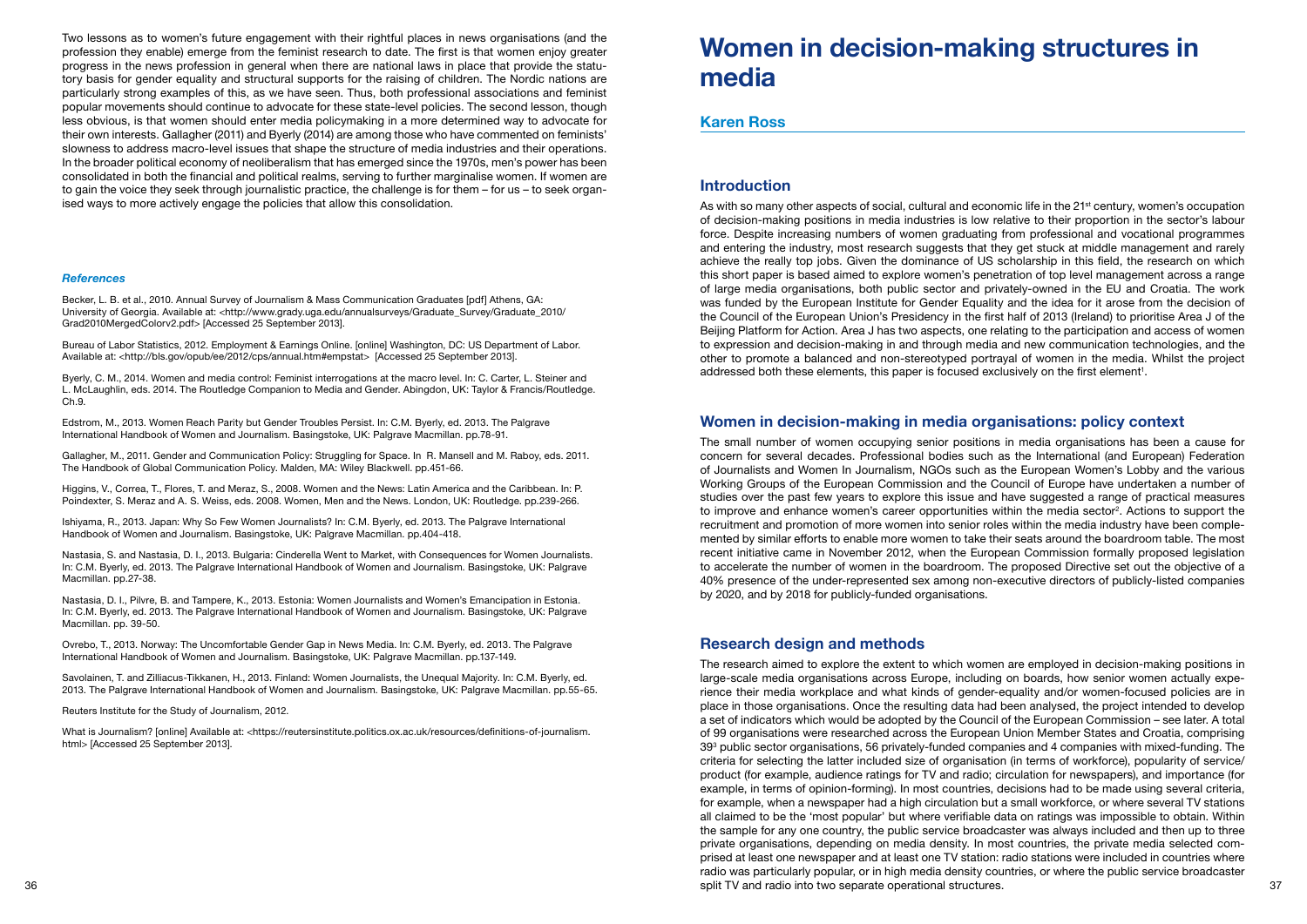# **Findings**

The data collected in this study illustrate a number of key themes which impact and influence the extent to which the BPfA hopes for increasing the number of women in decision-making positions in media industries have been or can be achieved. Whilst this is a small-scale survey with 99 organisations in the sample, they comprise all the public service broadcasters (39 separate organisations) in EU-27+HR: the 56 private organisations constitute some of the major European media corporations, most of which have international parent companies. The four organisations with mixed funding (public and private) are also major media players. So although no claims are being made about the representativeness of the sample (at least in terms of the private media sector), the indings are nonetheless important as they are indicative of the EU media sector in general terms and give confidence to the robustness of the indicators which draw on the results. The most disturbing inding, as illustrated in the Figure below, is the low number of women who occupy senior decision-making positions or have seats on boards: 1,037 positions out of a total 3,376 counted (30%) were held by women.

Women occupy around one-third of all positions we counted in public service broadcasting organisations and around one-quarter of positions in the private sector: public service broadcasting sector organisations and those with mixed funding were much more likely to appoint women into senior roles (59%) than private organisations (41%). The data collected shows that in some countries, women are present in relatively high numbers at both strategic and operational levels in relation to the EU-27 average. There could be any number of reasons for these counter-trends – both 'positive' and 'negative'. One 'positive' reason could be because organisations have proactively worked to promote opportunities for women through both equality codes and positive action strategies but also by making recruitment, selection and promotion processes entirely transparent and based on merit and competence rather than internal networks and nepotism. One less positive reason could be the operation of what has been described as the velvet ghetto, that the gradual incursion of women into traditionally male professions such as journalism has the efect of reducing the status of those professions and thus the salaries offered $\hbox{}^4.$ 

Figure: Percentage of women and men in decision-making positions and on boards in 99 major media organisations across EU27 + Croatia

38 39 Equality or Diversity Department. In terms of practical measures, the most frequently mentioned measure As far as gender equality plans, diversity policies and codes are concerned, just under half the organisations in the survey have some kind of equality policy which at least mentions gender, although less than one in five organisations have a policy which is explicitly focused on gender. A similar number have formal mechanisms in place to monitor their gender and/or equality policies and nine organisations have an

This indicator is concerned with the existence of policies, including those relating to: gender equality, equal opportunities/diversity; sexual harassment or dignity at work; parental leave; mechanisms for implementing and monitoring gender equality such as committees and officers; and practical measures aimed at supporting women's career development such as leadership/management training for women; equality awareness training for staff; flexible working arrangements.

*'If the selection [of candidates] is based almost exclusively on a political relation, women are generally disadvantaged as far as top positions are concerned; when selection is based on résumés and the quality of work, the issue changes completely.*

**(Maria, public service broadcaster)**

related to sexual harassment and fewer than 25% of organisations mentioned this, followed by a dignity at work policy (19%) and a maternity leave policy (17%). Only six organisations support structured training programmes for women, although slightly more (nine per cent) provide equality awareness training for staff. In terms of sectoral differences, public service broadcasters were significantly more likely to have developed formal gender and equality structures than the private sector organisations.

# **Women in decision-making in major media organisations – three indicators**

The indicators set out below measure the involvement of women (and men) in the decision-making structures of major media organisations across the EU Member States and Croatia, as well as the inclusion of women on the boards of those organisations and the existence of codes and measures aimed at encouraging women's career development.

#### **Indicator 1**

This indicator tracks the proportion of women and men in executive decision-making posts across a range of management and operational functions, including: Chief Executive Officer, Chief Operating Officer (e.g. Director-General, Editor-in-Chief), Top and Senior Level operational management.

#### **Indicator 2**

This indicator provides information on the proportion of women and men on the important decision-making boards which govern media organisations, including the most senior external oversight committees (either of the organisation or its parent company), responsible for the strategic direction of each media organisation, for example the Board of Governors or the Board of Trustees.

#### **Indicator 3**

# **Conclusions**

Women continue to be under-represented in the decision-making structures of major media organisations, both at operational levels as senior managers and at strategic levels, as CEOs and board members. Importantly, the results of this study suggest that there is no clear link between the existence of gender or diversity or equality policies in organisations and high numbers of women in decision-making positions: sometimes the two things went together and sometimes not. This is largely because, unless policies are actively monitored, workforce analyses undertaken and action plans developed, then policies remain at the level of paper but not of practice. The testimonies of many of the senior women who were interviewed made clear that the cultural context, at different levels of an organisation, has a significant impact on women's career prospects. In other words, a supportive working environment which recognises the value of women's contribution and which acknowledges their diferent caring and family responsibilities is as important as the existence of formal equality policies. However, the most obvious manifestation of an organisation's commitment to gender equality is the development of a formal equality policy framework which includes mechanisms for monitoring, evaluation and action. This is important both in structural terms but also to provide a clear signal to all employees that equality issues are taken seriously. This is part of the cultural context of any organisation, which is crucial in determining both its operational ethos but also, as importantly, what come to be seen as its behavioural norms.

*'If you are surrounded by men, you tend to take their standards, rules and agendas for granted. And believe me, they would be diferent in mixed teams.' (Katharina, private newspaper) 'If a woman is really determined to cross the border into 'male' areas… she must adjust at least partly to the rules of the "men's club.*

**(Erzebet, private newspaper)**